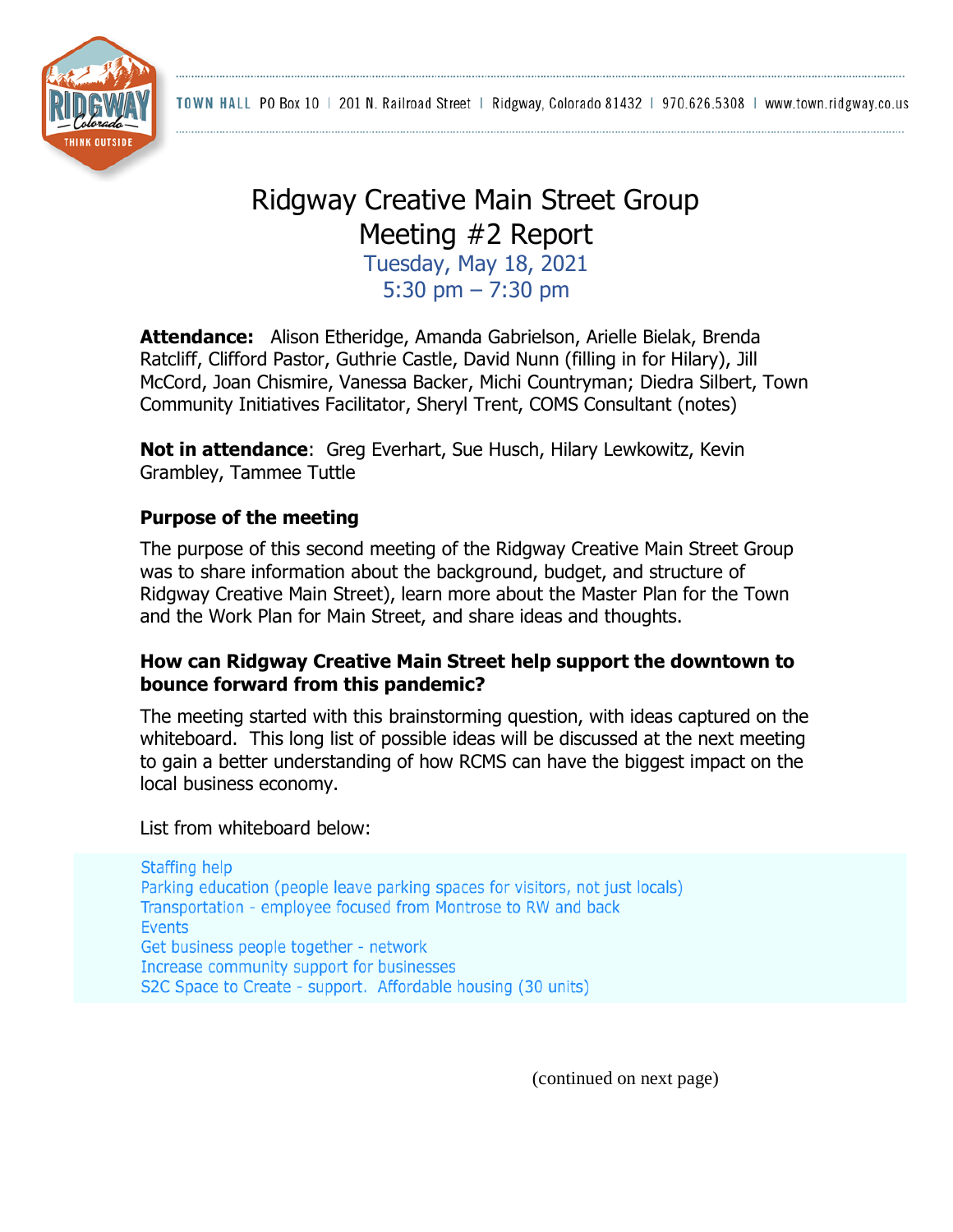Collectively promote downtown activities via public calendar and area media sources (plan summers)

Prepare for changes to parking patterns downtown

Supporting events that get people out and about - visiting businesses, buying, eating, drinking, etc. First Fridays/Music Fest, get the word out

Attract foot traffic - bring people into town from 550 (don't pass by) Signage from either direction

Ridgway reopening event, street party (monthly): close down street, food, alcohol Get the word out to campground hosts - fun to come into RW

Follow through: create culture of accountability

**Attract attention creatively** 

Listen and respond to evolving needs of downtown businesses

Handout with a photo - story behind the owners of the different businesses in town Why RW

Celebrate with a monthly statement from a business (with a personalized photo) - small town, and people in it

Plan and run events to stimulate local economy

Ensure people have info and access to vaccines so we don't have to shut down gain Showcase local businesses and business owners (monthly spotlight like Chamber) Open houses with an incentivized scavenger hunt (hunt for tourists, punch card) RW as a place to come and stay, not just drive past

Promote affordable housing for staff (help staffing issues for businesses, help grow workforce and more people in general)

Think outside initiative (road frontage, sidewalks) host more outdoor events - dining, music, car shows, art shows, retail.....see it visually happening.

#### **Review of Meeting #1**

A quick high-level review of Meeting #1 was conducted by Sheryl and Diedra, with those main agenda topics including:

- Review of the Colorado Main Street Program
- Review of the Colorado Creative Industries program
- Overview of the Ridgway Main Street Program and the merge with the Creative District work to form this group: Ridgway Creative Main Street
- Focus and purpose of this group
- The Vision for the Downtown
- Achievements over the Years

### **Structure and Finances**

The team had a robust conversation about the budget for the group, specific plans and projects in place, and the structure of the group.

Below is the 2021 budget for RCMS (the 2020 heading is not accurate; this is for 2021):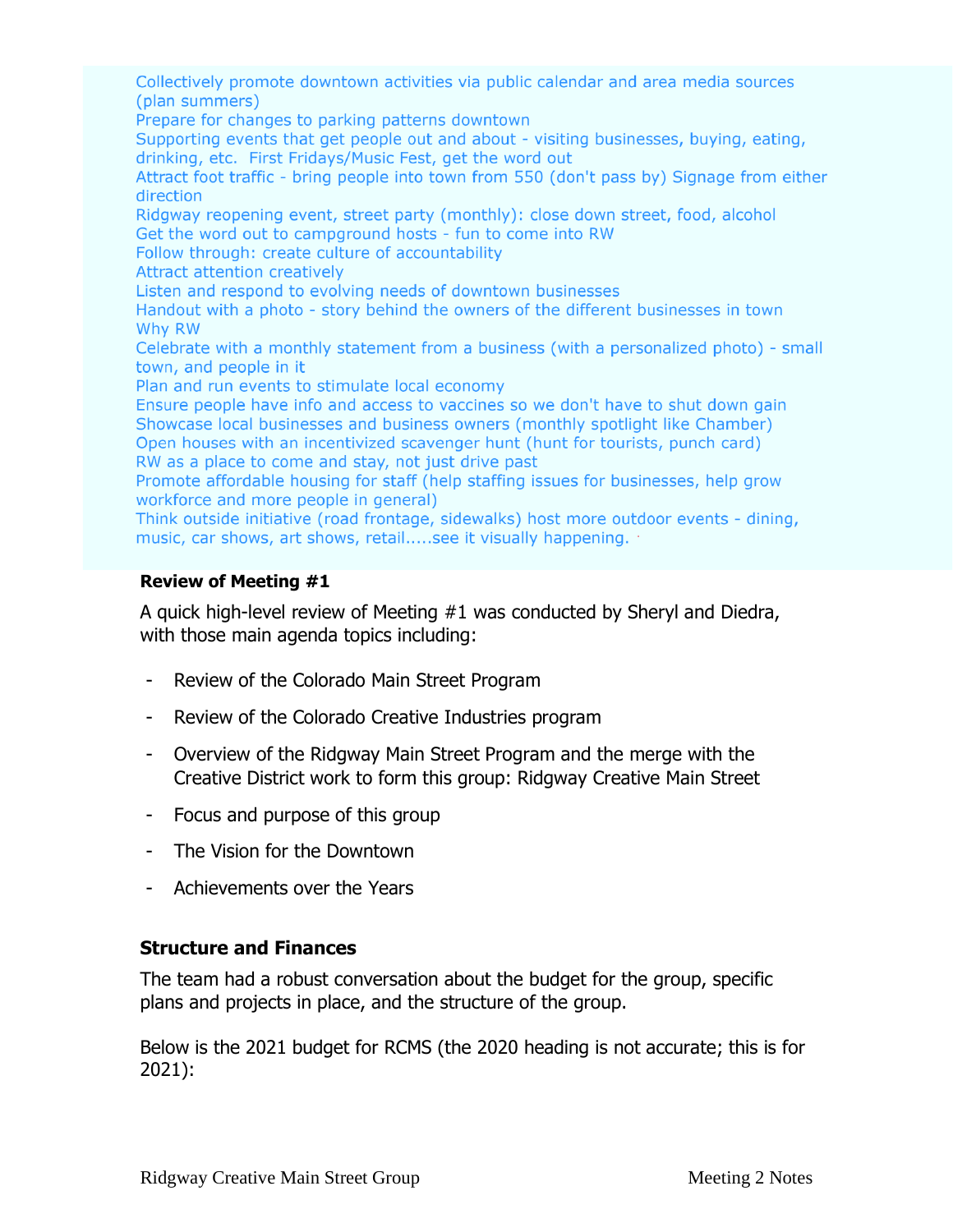| 2020 Budgeted Items for Creative Main Street                                        |        |                                       |
|-------------------------------------------------------------------------------------|--------|---------------------------------------|
| <b>Specific Projects</b>                                                            |        | Source:                               |
| Heritage Energy Pilot Project + facilitation                                        |        | 0 COMS tech assist                    |
| Space to Create event                                                               |        | 5,000 grant from T. Schultz           |
| Heritage Park Improvements                                                          |        | 89,000 30,000 COMS mini-grants + Town |
| CCI grant (for Heritage Park?)                                                      |        | $2,000$ grant                         |
| Creative Main Street projects (see below)                                           |        | 18,150 Town General Fund              |
| Parking Study Implementation                                                        |        | 1,000 Town General Fund               |
| <b>SUBTOTAL</b>                                                                     | 115150 |                                       |
|                                                                                     |        |                                       |
| All other related costs, such as personnel costs and overhead, are covered by Town. |        |                                       |
|                                                                                     |        |                                       |
| <b>Creative MS Budget TOTAL 115150</b>                                              |        |                                       |
|                                                                                     |        |                                       |
|                                                                                     |        |                                       |
| Creative Main Street Project Categories include:                                    |        |                                       |
| <b>Fvents</b>                                                                       |        | 3500 S2C event not included           |
| <b>Outreach and Creative Corridor</b>                                               |        |                                       |
|                                                                                     | 4350   |                                       |
| Training opportunities                                                              |        | 4300 COMS scholarship grant=2200      |
| Graphic Design and Website                                                          | 2000   |                                       |
| Main Street/Econ Dev projects                                                       | 4000   |                                       |
| <b>Subtotal</b>                                                                     | 18150  |                                       |

The two Transformation Strategies in place for the group are

Continue to develop an inviting and thriving downtown community and retail environment

Develop models, virtually and on the ground, that inspire desired downtown housing and economic vitality.

## **Overview of Current Plans**

There are two main plans that directly interact with the work of the RCMS. They include the Master Plan for the Town and the Work Plan for the group, both linked to the overall Town budget and specifically to the Creative Main Street budget. The plans and budgets are linked and integrate with each other,